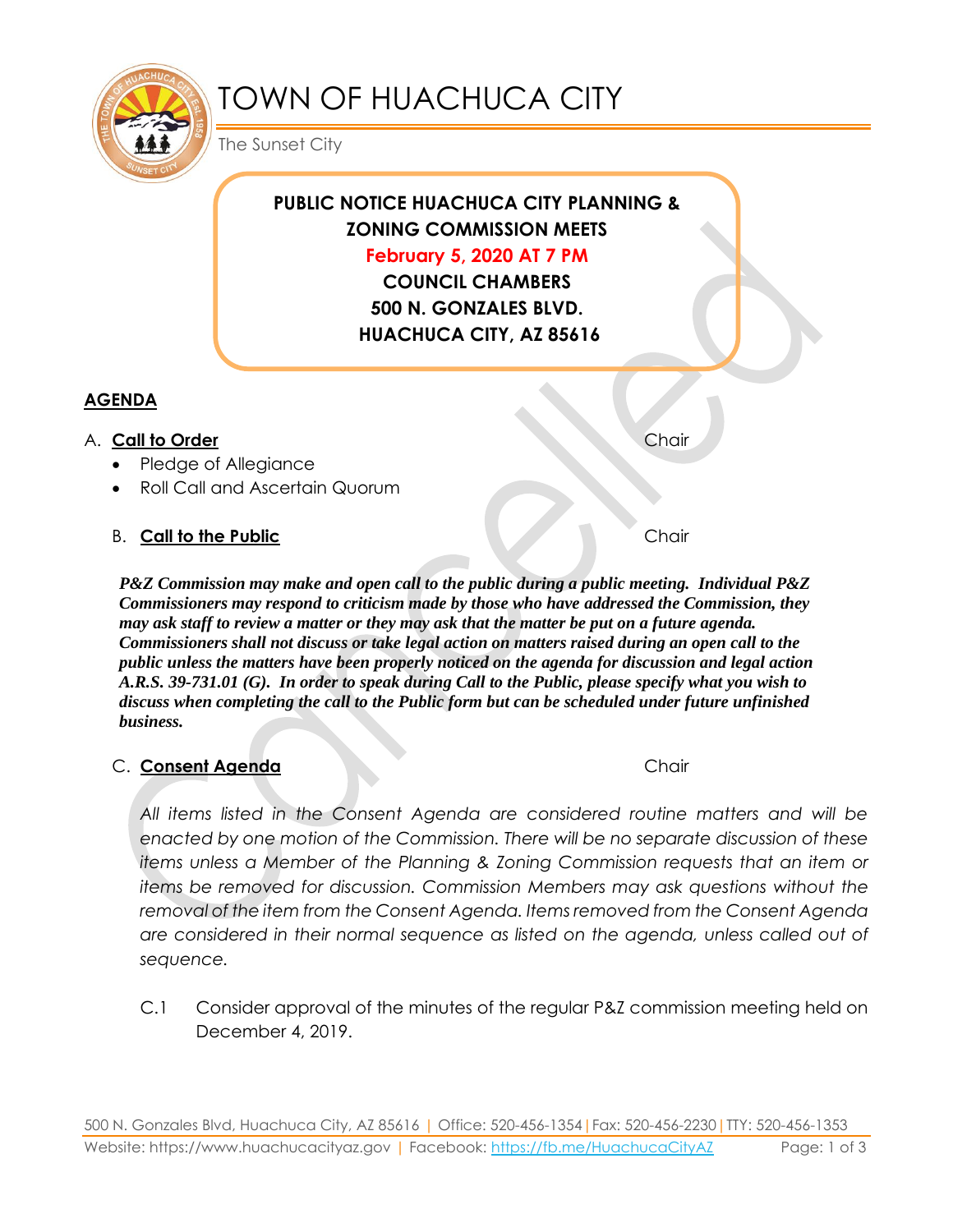#### D. **Zoning Administrator Report** Zoning Administrator

#### E. **Unfinished Business before the Commission** Chair

*Public comment will be taken at the beginning of each agenda item, after the subject has been announced by the Chair and explained by staff. Any citizen who wishes, may speak one time for five minutes on each agenda item before or after Committee discussion. Questions from Committee Members, however, may be directed to staff or a member of the public through the Chair at any time.*

E.1 None

#### F. **New Business before the Commission** Chair

*Public comment will be taken at the beginning of each agenda item, after the subject has been announced by the Chair and explained by staff. Any citizen who wishes, may speak one time for five minutes on each agenda item before or after Committee discussion. Questions from Committee Members, however, may be directed to staff or a member of the public through the Chair at any time.*

#### F.1 None

- G. Reports of Current Events by Committee Members
- H. Items to be placed on future agendas
- I. Adjournment

Posted on February 4, 2020, 2020 at the following locations:

| <b>Town Hall Bulletin Board</b> | Town Hall Lobby              | <b>Town Website</b>         |
|---------------------------------|------------------------------|-----------------------------|
| 500 N. Gonzales Blvd.           | 500 N. Gonzales Blvd.        | https://huachucacityaz.gov  |
| Huachuca City, AZ 85616         | Huachuca City, AZ 85616      |                             |
| <b>Huachuca City U.S. Post</b>  | <b>Huachuca City Library</b> | <b>Huachuca City Police</b> |
| <b>Office</b>                   | 506 N. Gonzales Blvd.        | <b>Department</b>           |
| 690 N. Gonzales Blvd.           | Huachuca City, AZ 85616      | 500 N. Gonzales Blvd.       |
| Huachuca City, AZ 85616         |                              | Huachuca City, AZ 85616     |

# *Janine Rustine*

Town Clerk

Note: This meeting is open to the public. All interested people are welcome to attend. A copy of agenda background material provided to the Councilmembers, with the exception of material relating to possible executive session, are available for public inspection at the Town Clerk's Office, 500 N. Gonzales Blvd., Huachuca City, AZ 85616, Monday through Friday from 8:00 a.m. to 5:00 p.m. or online at www.huachucacityaz.gov